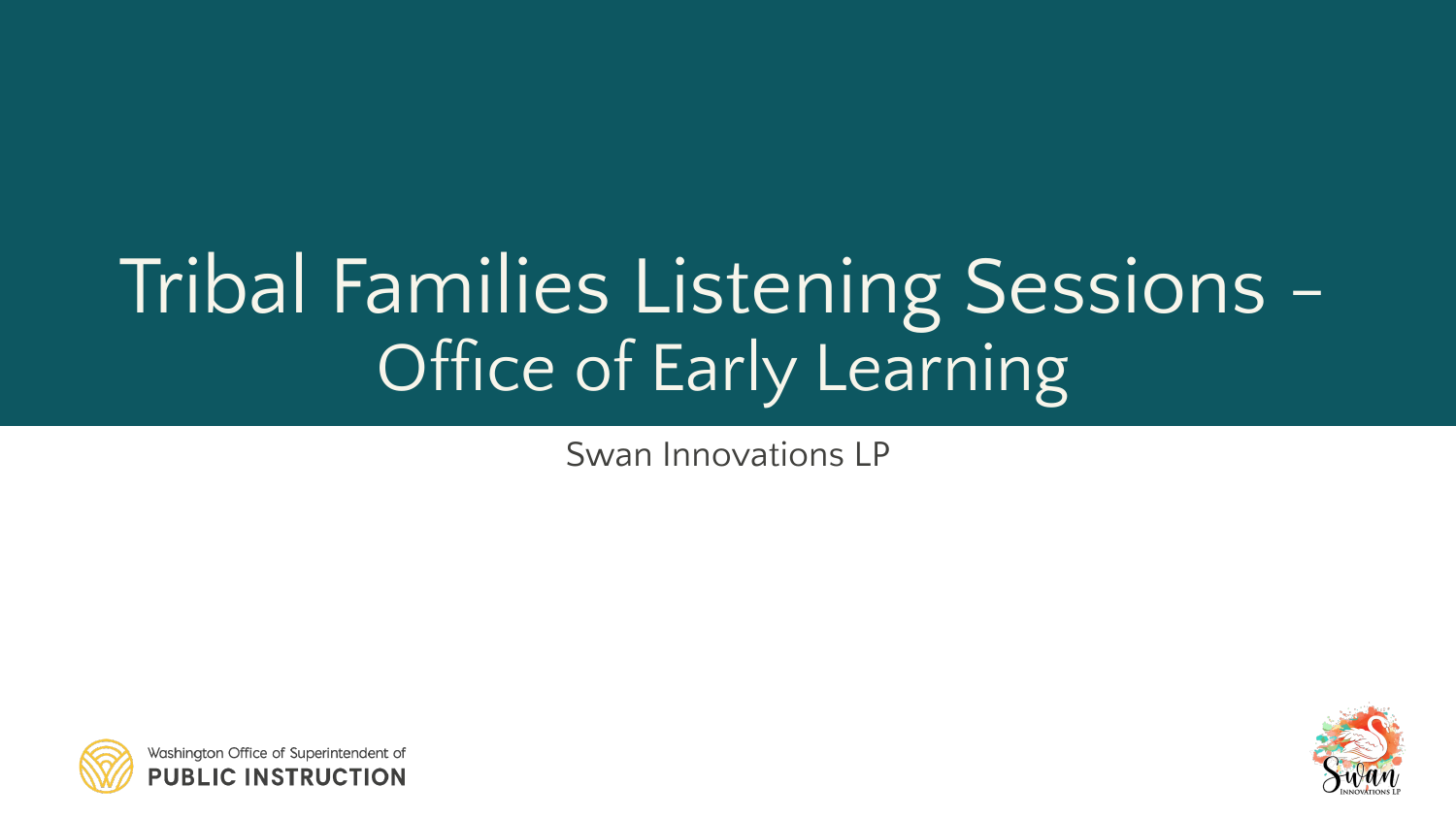

**Vision** *All students prepared for post-secondary pathways, careers, and civic engagement.*

**Mission** Transform K–12 education to a system that is centered on closing<br>opportunity gaps and is characterized by high expectations for all students and educators. We achieve this by developing equity-based policies and supports that empower educators, families, and communities.

- 
- Collaboration and Service
- Achieving Excellence through Continuous Improvement
- Focus on the Whole Child

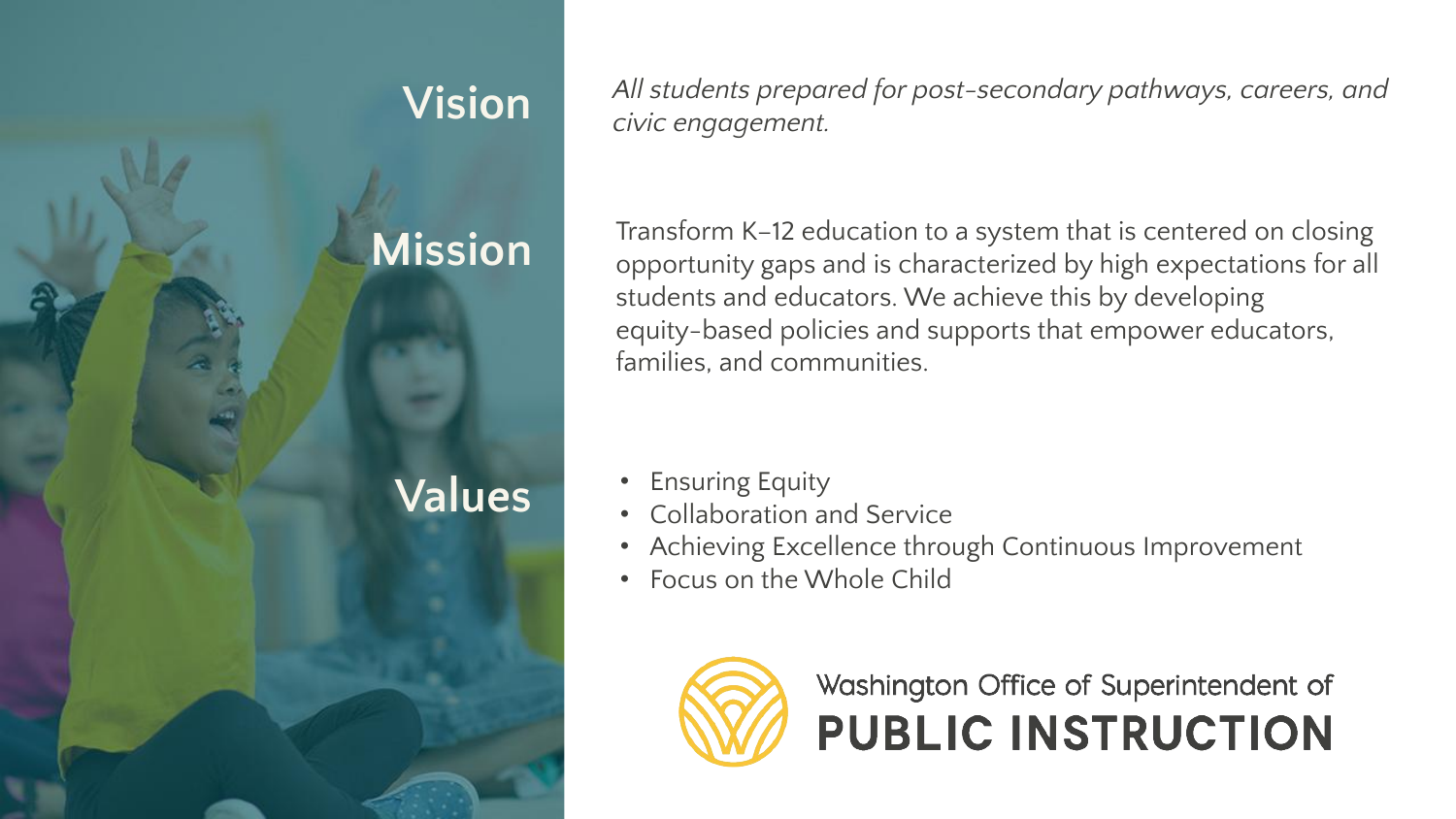**Equity Statement** Each student, family, and community possesses strengths and sc cultural knowledge that benefits their peers, educators, and schools. Ensuring educational equity:

- Goes beyond equality; it requires education leaders to examine the ways current policies and practices result in disparate outcomes for our students of color, students living in poverty, students receiving special education and English Learner services, students who identify as LGBTQ+, and highly mobile student populations.
- Requires education leaders to develop an understanding of historical contexts; engage students, families, and community representatives as partners in decision-making; and actively dismantle systemic barriers, replacing them with policies and practices that ensure all students have access to the instruction and support they need to succeed in our schools.

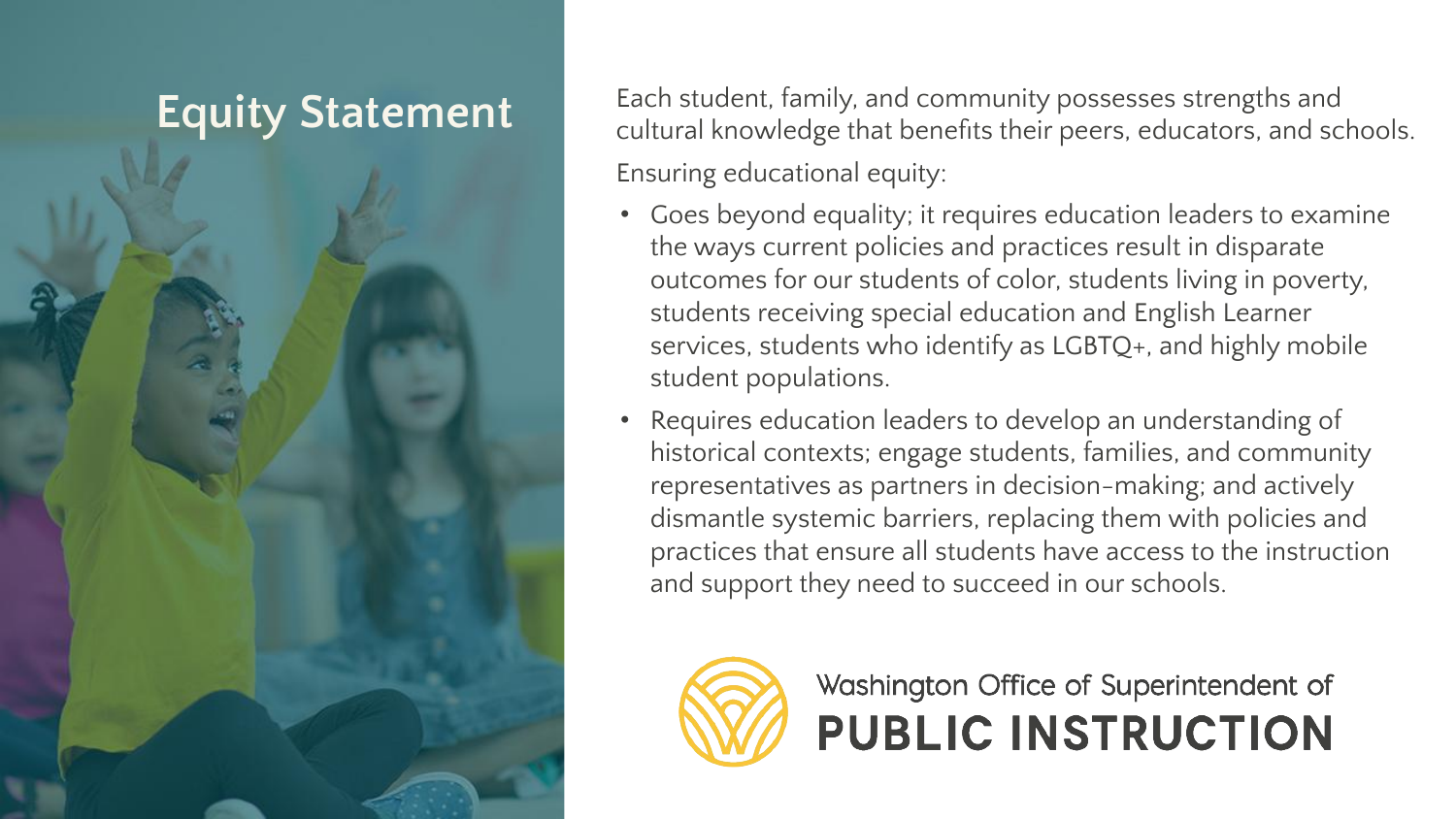#### Swan Innovations

Swan Innovations is a Native American consulting business in the areas of Native Education, Language/Culture, and Behavioral Health.

- Dr. Whelshula brings a diverse array of knowledge, skills, and expertise. Her professional and educational background include principal investigator for national research grants; executive director of an inpatient adolescent treatment facility; president of a small tribal college, director of early childhood education; private practice in psychotherapy; education specialist; national trainer; national keynotes; and award winning innovative programming. As an educational and systems expert, Dr. Martina Whelshula has made significant contributions to the national discourse on transforming approaches to supporting families and children of diverse communities.
- Cree Whelshula builds relationships with language programs, native education programs, community members, and others interested in Native languages. She focuses her work in language revitalization and works to identify best practices for language knowledge transfer that affects change in fluency levels in different communities. She provides training and technical assistance through several modes such as email, phone, or in-person technical assistance and virtual or on-site training. Her background is primarily in early childhood education with a passion for mental health.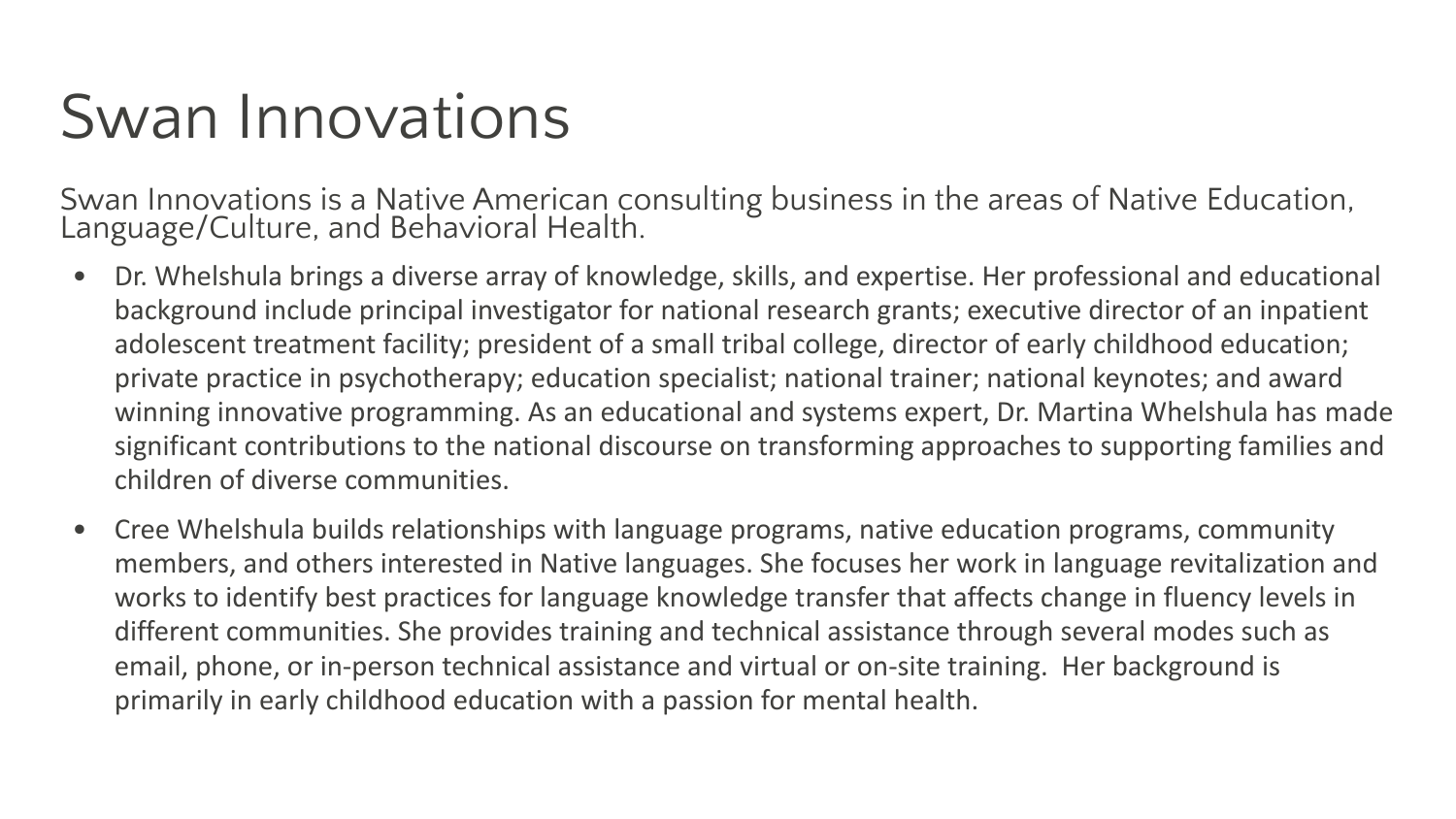# Purpose

Swan Innovations is working with the Washington State Office of Superintendent of Public Instructions (OSPI) Office of Early Learning to collect and analyze data on what is working and what is missing in supporting the school transitions for Indigenous children and families in Washington State and to hear what Tribal families value in the education of their children.

Early learning is defined as birth to approximately 3rd grade, but this project is specifically looking at 3-5 year old students.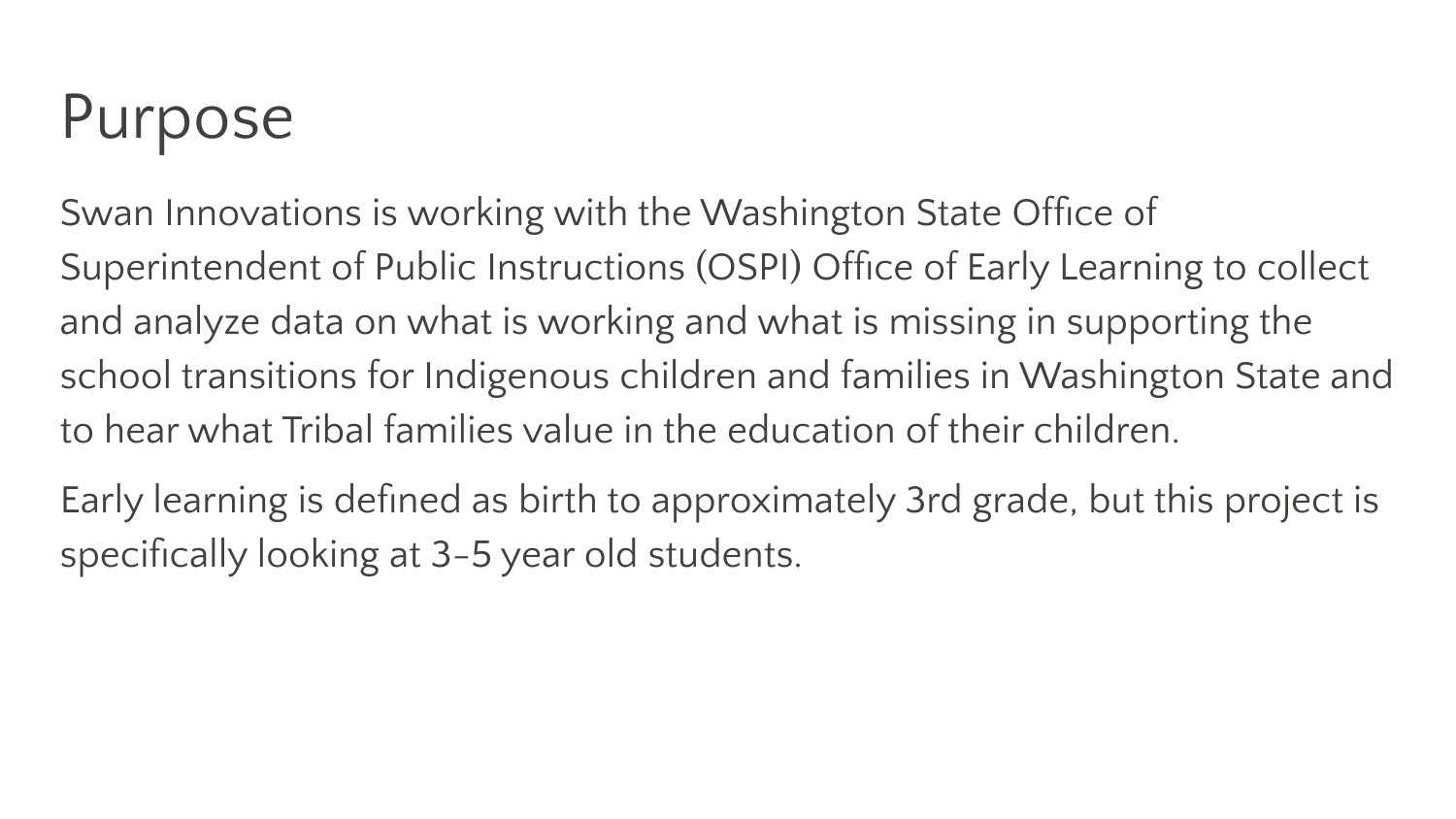

### **Transitions**

- Transitions can be moving from one environment to another
	- From home to early learning
	- From early learning to public school
- Transitions can also be moving from one activity to another within a single day.

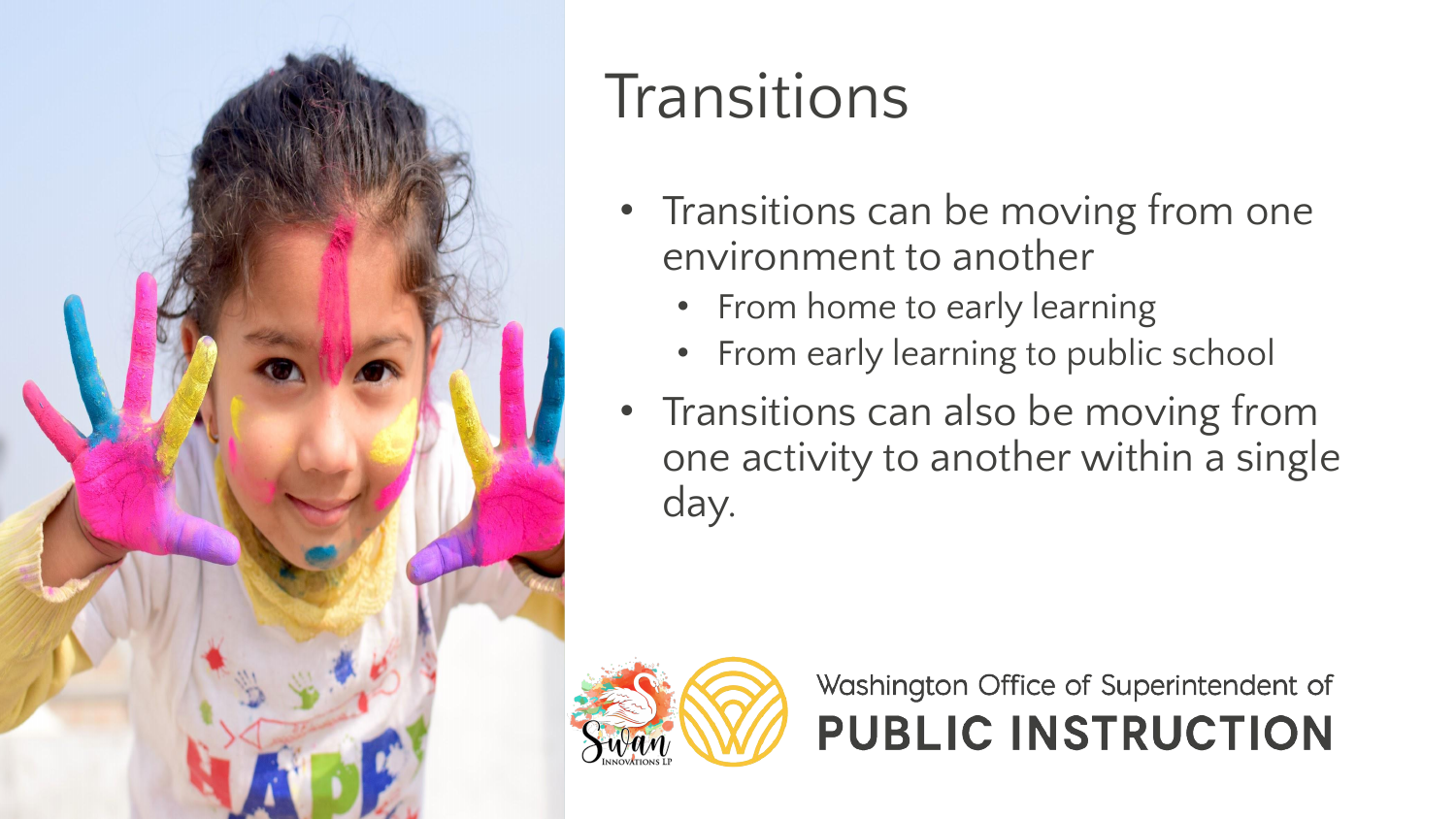## Importance of Transitions

- The world is new and can be frightening for young children.
- Providing proper transitions in early childhood can…
	- Provide a sense of safety and predictability.
	- Provide sense of control and stability.
	- Allow children to develop autonomy and independence.
	- Impact learning long-term.
- If transitions are executed poorly, it can result in...
	- Anxiety and insecurity
	- Children's brain being in the "survival" center in the brain and unable to be in a state conducive to learning.
	- Impact learning long-term.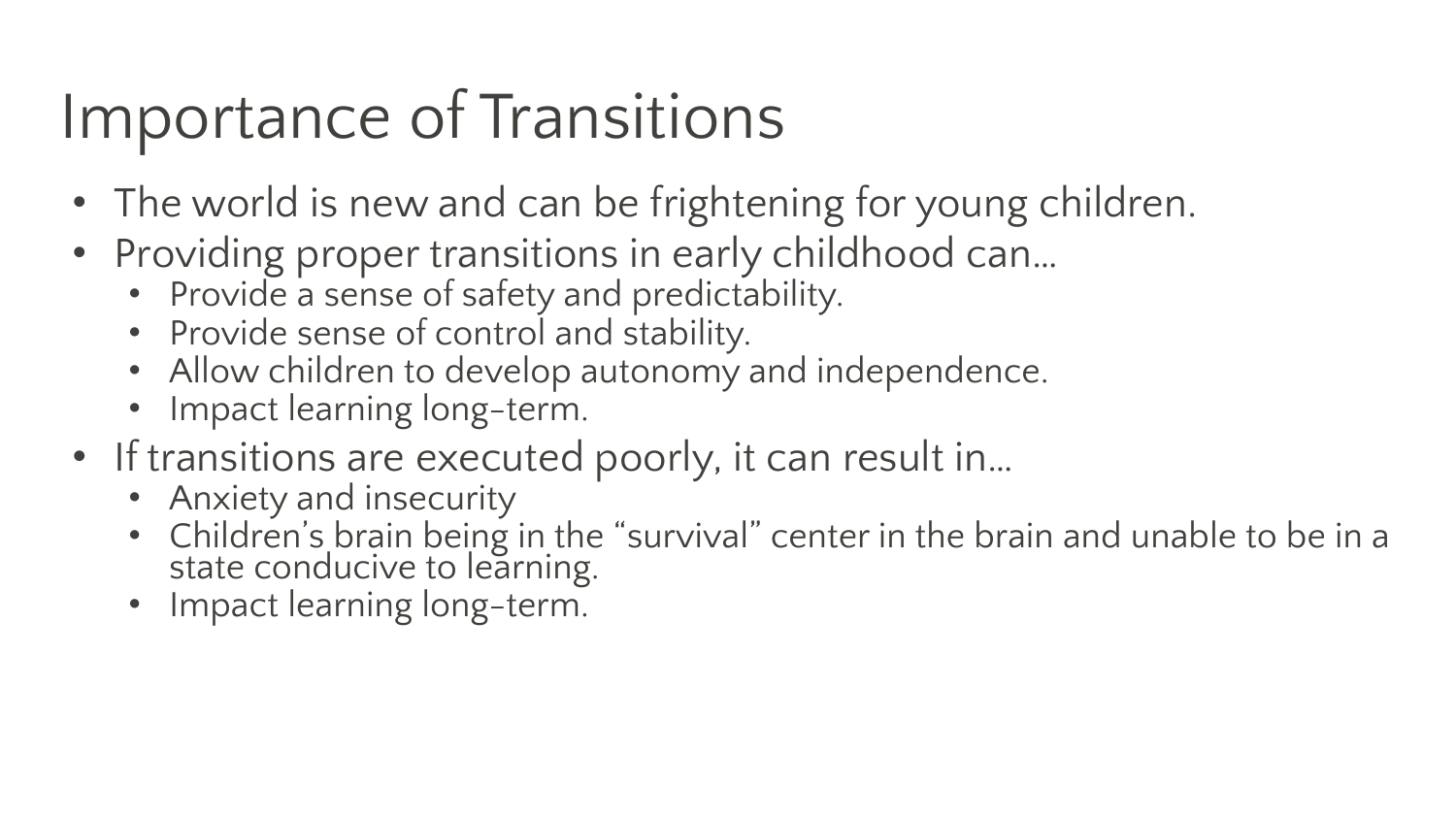

# Tribal Voice

- Swan Innovations is tasked with holding listening sessions with Tribal families whose children are in early childhood programs in<br>Washington State.
- There are 4 core questions to understand what is and isn't working from the perspective of the families.
- The responses will be anonymous and will be analyzed and interpreted.
- The analyzed and interpreted responses will be sent back to the families to review for accuracy and proper representation.
- The findings will be used to inform and improve transitional support.